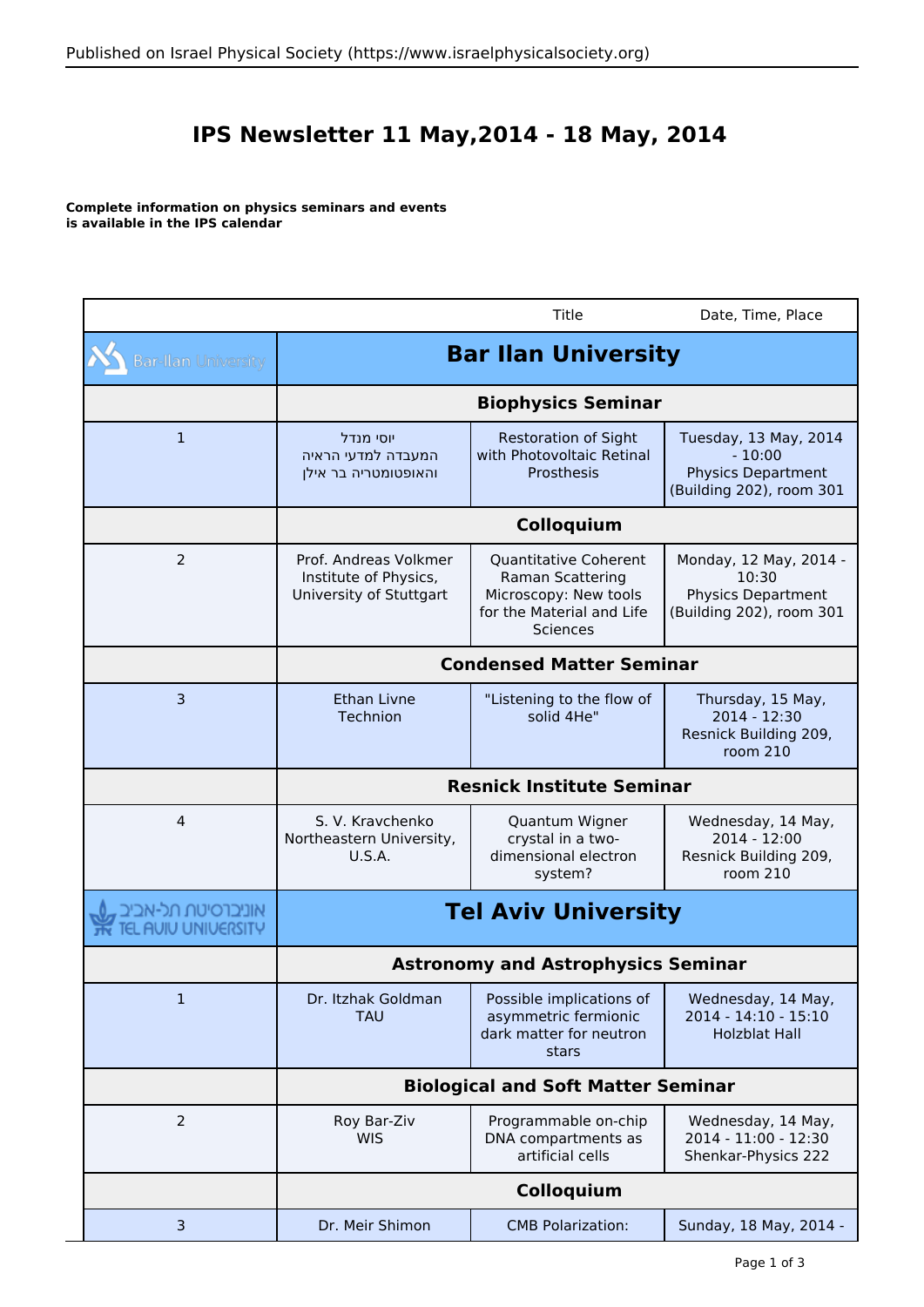|                                                                   |                                                                                           | Title                                                                                                             | Date, Time, Place                                                                                                      |  |
|-------------------------------------------------------------------|-------------------------------------------------------------------------------------------|-------------------------------------------------------------------------------------------------------------------|------------------------------------------------------------------------------------------------------------------------|--|
|                                                                   | <b>TAU</b>                                                                                | Recent BICEP2 and<br><b>POLARBEAR</b><br><b>Measurements</b>                                                      | 16:00<br><b>Melamed Lecture Hall</b>                                                                                   |  |
|                                                                   | <b>Condensed-Matter Physics Seminar</b>                                                   |                                                                                                                   |                                                                                                                        |  |
| 4                                                                 | Dr. Alex Retzker<br>HUI                                                                   | Increasing sensing<br>resolution with error<br>correction                                                         | Monday, 12 May, 2014 -<br>$16:00 - 17:15$<br>Shenkar 204                                                               |  |
| 5                                                                 | Yossi Magrisso<br><b>TAU</b>                                                              | <b>Random Radar</b><br>Waveform                                                                                   | Thursday, 15 May,<br>2014 - 13:10 - 14:00<br>Shenkar 204                                                               |  |
| 6                                                                 | Yossi Magrisso<br><b>TAU</b>                                                              | Random Radar<br>Waveform                                                                                          | Thursday, 15 May,<br>2014 - 13:10 - 14:00<br>Shenkar 204                                                               |  |
|                                                                   | <b>Particle Physics Seminar</b>                                                           |                                                                                                                   |                                                                                                                        |  |
| 7                                                                 | Dr. Boaz Keren-Zur<br>EPFL, Lausanne                                                      | The local<br>renormalization group<br>equation                                                                    | Thursday, 15 May,<br>2014 - 10:10 - 11:10<br><b>Holcblat hall</b>                                                      |  |
|                                                                   | <b>Physics Colloquium - Judah M. Eisenberg Memorial</b><br><b>Lecture</b>                 |                                                                                                                   |                                                                                                                        |  |
| 8                                                                 | <b>Professor Gerald</b><br>Gabrielse<br>Harvard                                           | The Amazing Electron<br>and Its Moments: The<br>Most Stringent Tests of<br>the Standard Model and<br>Its Proposed | Sunday, 11 May, 2014 -<br>16:00<br>Melamed Lecture Hall                                                                |  |
|                                                                   |                                                                                           | Extensions                                                                                                        |                                                                                                                        |  |
| האוניברסיטה העברית בירושלים<br>The Hebrew University of Jerusalem |                                                                                           | The Hebrew University of Jerusalem                                                                                |                                                                                                                        |  |
|                                                                   |                                                                                           | <b>Astrophysics Seminar</b>                                                                                       |                                                                                                                        |  |
| 1                                                                 | Dr. Kenta Hotokezaka<br>Racah Institute of<br>Physics, Hebrew<br>University of Jerusalem  | "Mass ejection and<br>expected macronova<br>signals from binary<br>neutron star<br>mergers"                       | Tuesday, 13 May, 2014<br>$-12:30 - 13:30$<br>Kaplun Building, Seminar<br>room, 2nd floor                               |  |
|                                                                   |                                                                                           | <b>Condensed-Matter Physics Seminar</b>                                                                           |                                                                                                                        |  |
| 2                                                                 | Prof. Alexander (Sasha)<br>Gerber<br>Faculty of Exact<br>Sciences, Tel-Aviv<br>University | "Granular ferromagnets<br>getting richer and<br>simpler"                                                          | Thursday, 15 May,<br>2014 - 12:00 - 13:30<br>Danciger B Building,<br>Seminar room                                      |  |
|                                                                   |                                                                                           | <b>Joint High Energy Physics Seminars</b>                                                                         |                                                                                                                        |  |
| $\overline{3}$                                                    | Prof. Rajesh<br>Gopakumar<br>Harish-Chandra Institute<br>Allahabad                        | "From Higher Spins to<br>Strings"                                                                                 | Tuesday, 13 May, 2014<br>$-10:30 - 11:30$<br>The White Dove<br>Conference Hall at Nave-<br>Shalom (Wahat al-<br>Salam) |  |